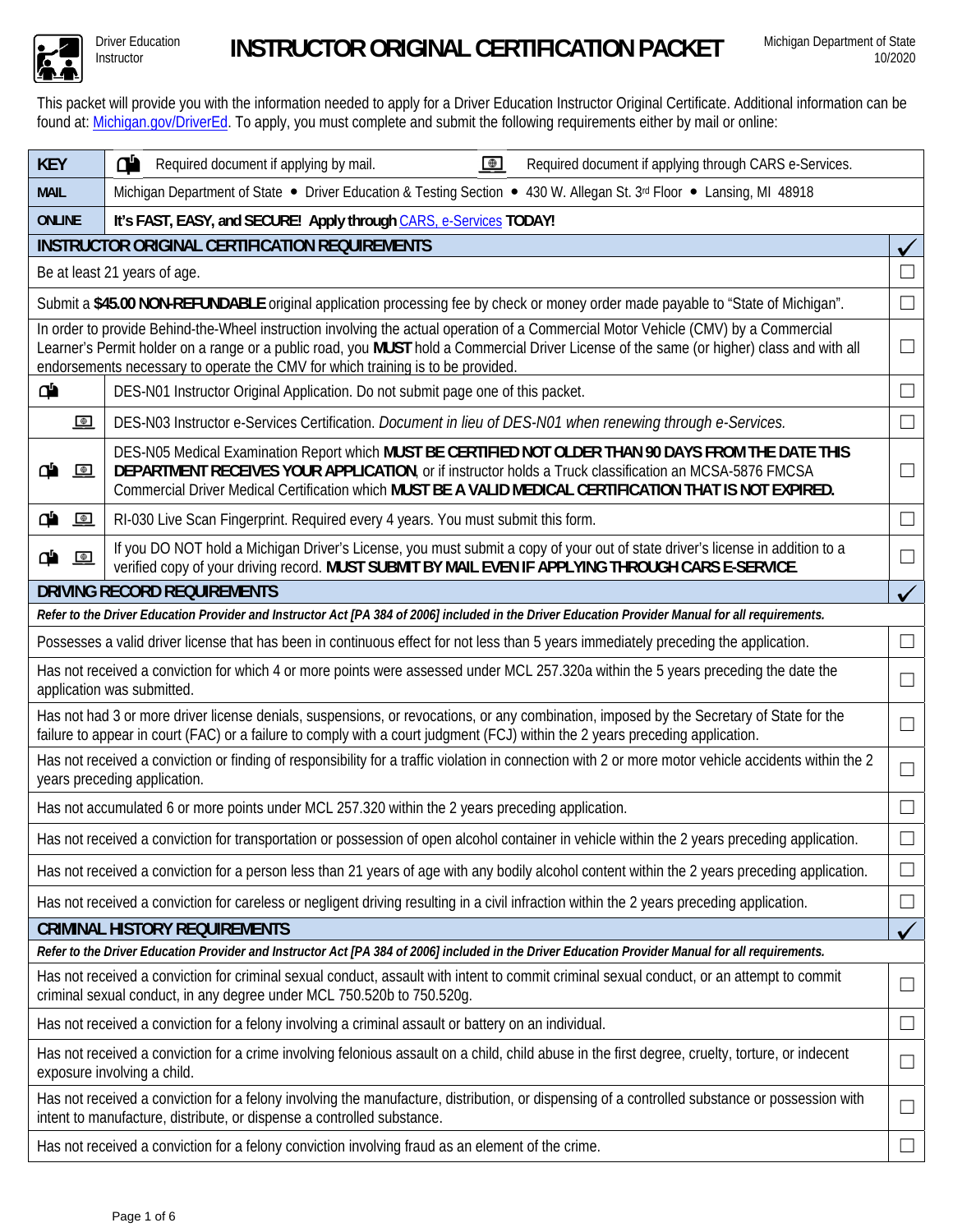

Driver Education<br>Instructor

## Instructor **INSTRUCTOR ORIGINAL APPLICATION**

Michigan Department of State DES-N01 5/2019

Michigan Department of State · Driver Education Section · 430 W. Allegan St. · Lansing, MI 48918

|                                                                                                                                                                                                                                                                                                                                                                                                                                                                                  |                                                                                                                                                                                                                                                                                                                                  |                                                                                                                                                                                                           |                              |                        |             |                                                                                                                                                                       | <b>Clear Form</b> |  |  |  |  |
|----------------------------------------------------------------------------------------------------------------------------------------------------------------------------------------------------------------------------------------------------------------------------------------------------------------------------------------------------------------------------------------------------------------------------------------------------------------------------------|----------------------------------------------------------------------------------------------------------------------------------------------------------------------------------------------------------------------------------------------------------------------------------------------------------------------------------|-----------------------------------------------------------------------------------------------------------------------------------------------------------------------------------------------------------|------------------------------|------------------------|-------------|-----------------------------------------------------------------------------------------------------------------------------------------------------------------------|-------------------|--|--|--|--|
| Adult                                                                                                                                                                                                                                                                                                                                                                                                                                                                            | PART A - CLASSIFICATION (S) Check all that apply.<br>Instruction that is provided to a person 18-years of age or older in the operation of a motor vehicle, other than a commercial<br>$\Box$ Conditional<br>motor vehicle.                                                                                                      |                                                                                                                                                                                                           |                              |                        |             |                                                                                                                                                                       |                   |  |  |  |  |
|                                                                                                                                                                                                                                                                                                                                                                                                                                                                                  | $\Box$ Reapply                                                                                                                                                                                                                                                                                                                   | Previous Instructor Number<br>N _____ _ <del>____ _____ ____ ____</del> ____                                                                                                                              |                              |                        |             |                                                                                                                                                                       |                   |  |  |  |  |
| Teen                                                                                                                                                                                                                                                                                                                                                                                                                                                                             | $\Box$ Conditional                                                                                                                                                                                                                                                                                                               | Driver training instruction provided through a segment 1 or segment 2 driver education course that allows a person 17-years of<br>age or less to apply for a level 1 or level 2 graduated driver license. |                              |                        |             |                                                                                                                                                                       |                   |  |  |  |  |
|                                                                                                                                                                                                                                                                                                                                                                                                                                                                                  | $\Box$ Reapply                                                                                                                                                                                                                                                                                                                   | Previous Instructor Number<br>N ____ _ <del>___ ____ ____ ____ ___</del>                                                                                                                                  |                              |                        |             |                                                                                                                                                                       |                   |  |  |  |  |
| Truck                                                                                                                                                                                                                                                                                                                                                                                                                                                                            | $\Box$ Original                                                                                                                                                                                                                                                                                                                  | Instruction that is provided to operate a commercial motor vehicle.                                                                                                                                       |                              |                        |             |                                                                                                                                                                       |                   |  |  |  |  |
|                                                                                                                                                                                                                                                                                                                                                                                                                                                                                  | Previous Instructor Number<br>N ____ ____ ____ ____ ____ ____<br>$\Box$ Reapply                                                                                                                                                                                                                                                  |                                                                                                                                                                                                           |                              |                        |             |                                                                                                                                                                       |                   |  |  |  |  |
|                                                                                                                                                                                                                                                                                                                                                                                                                                                                                  | CDL: Group ________________________ Endorsement(s) ______________________________ Restriction(s) ______________                                                                                                                                                                                                                  |                                                                                                                                                                                                           |                              |                        |             |                                                                                                                                                                       |                   |  |  |  |  |
| <b>TOTAL DUE =</b>                                                                                                                                                                                                                                                                                                                                                                                                                                                               |                                                                                                                                                                                                                                                                                                                                  | \$45.00 (Check or money order made payable to the "State of Michigan")                                                                                                                                    |                              |                        |             |                                                                                                                                                                       |                   |  |  |  |  |
|                                                                                                                                                                                                                                                                                                                                                                                                                                                                                  | PART B - APPLICANT INFORMATION                                                                                                                                                                                                                                                                                                   |                                                                                                                                                                                                           | I prefer to be addressed as: | $\Box$ Miss            | $\Box$ Mrs. | $\Box$ Mr.                                                                                                                                                            |                   |  |  |  |  |
| <b>First Name</b>                                                                                                                                                                                                                                                                                                                                                                                                                                                                |                                                                                                                                                                                                                                                                                                                                  |                                                                                                                                                                                                           | Middle Name                  |                        | Last Name   |                                                                                                                                                                       | Suffix            |  |  |  |  |
|                                                                                                                                                                                                                                                                                                                                                                                                                                                                                  |                                                                                                                                                                                                                                                                                                                                  |                                                                                                                                                                                                           |                              |                        |             |                                                                                                                                                                       |                   |  |  |  |  |
|                                                                                                                                                                                                                                                                                                                                                                                                                                                                                  |                                                                                                                                                                                                                                                                                                                                  | Home Address (Street, City, State, Zip Code, and County)                                                                                                                                                  |                              |                        |             |                                                                                                                                                                       |                   |  |  |  |  |
|                                                                                                                                                                                                                                                                                                                                                                                                                                                                                  |                                                                                                                                                                                                                                                                                                                                  | Mailing Address (If different from above home address) (Street, City, State, Zip Code, and County)                                                                                                        |                              |                        |             |                                                                                                                                                                       |                   |  |  |  |  |
| Date of Birth                                                                                                                                                                                                                                                                                                                                                                                                                                                                    |                                                                                                                                                                                                                                                                                                                                  | Driver License Number and State of Licensure                                                                                                                                                              |                              | Phone Number           |             | Email Address                                                                                                                                                         |                   |  |  |  |  |
|                                                                                                                                                                                                                                                                                                                                                                                                                                                                                  | <b>PART C - REQUIRED STATEMENT</b>                                                                                                                                                                                                                                                                                               |                                                                                                                                                                                                           |                              |                        |             |                                                                                                                                                                       |                   |  |  |  |  |
|                                                                                                                                                                                                                                                                                                                                                                                                                                                                                  |                                                                                                                                                                                                                                                                                                                                  |                                                                                                                                                                                                           |                              |                        |             | $\Box$ Yes<br>$\square$ No                                                                                                                                            |                   |  |  |  |  |
| Has the applicant ever applied for a driver education instructor certificate in Michigan or any other state?<br>Denied $\square$<br>In Good Standing $\square$<br>Suspended $\square$<br>Revoked $\square$<br>If YES, was the certificate:                                                                                                                                                                                                                                       |                                                                                                                                                                                                                                                                                                                                  |                                                                                                                                                                                                           |                              |                        |             |                                                                                                                                                                       |                   |  |  |  |  |
|                                                                                                                                                                                                                                                                                                                                                                                                                                                                                  | <b>PART D - STIPULATION</b>                                                                                                                                                                                                                                                                                                      |                                                                                                                                                                                                           |                              |                        |             |                                                                                                                                                                       |                   |  |  |  |  |
| The applicant agrees that legal process affecting the applicant, served on the secretary of state against the applicant or the applicant's successor in interest for a violation of<br>this act, a rule promulgated under this act, or an order issued under this act, has the same effect as if personally served on the applicant. This appointment remains in force<br>as long as the applicant has any outstanding liability within this state under this act (2006 PA 384). |                                                                                                                                                                                                                                                                                                                                  |                                                                                                                                                                                                           |                              |                        |             |                                                                                                                                                                       |                   |  |  |  |  |
|                                                                                                                                                                                                                                                                                                                                                                                                                                                                                  | Printed Name of Applicant                                                                                                                                                                                                                                                                                                        |                                                                                                                                                                                                           |                              | Signature of Applicant |             |                                                                                                                                                                       | Date Signed       |  |  |  |  |
|                                                                                                                                                                                                                                                                                                                                                                                                                                                                                  |                                                                                                                                                                                                                                                                                                                                  |                                                                                                                                                                                                           |                              |                        |             |                                                                                                                                                                       |                   |  |  |  |  |
|                                                                                                                                                                                                                                                                                                                                                                                                                                                                                  | <b>PART E - CERTIFICATION</b>                                                                                                                                                                                                                                                                                                    |                                                                                                                                                                                                           |                              |                        |             |                                                                                                                                                                       |                   |  |  |  |  |
|                                                                                                                                                                                                                                                                                                                                                                                                                                                                                  |                                                                                                                                                                                                                                                                                                                                  |                                                                                                                                                                                                           |                              |                        |             | Any misleading, incomplete, or false statement may be grounds for denial of this application, or suspension or revocation of the certificate issued.                  |                   |  |  |  |  |
|                                                                                                                                                                                                                                                                                                                                                                                                                                                                                  |                                                                                                                                                                                                                                                                                                                                  | certification (license) history, and disciplinary actions or sanctions to the Department of State.                                                                                                        |                              |                        |             | I, hereby grant the licensing authority in any state or jurisdiction permission, to release information concerning any previous certification (license) applications, |                   |  |  |  |  |
| ٠                                                                                                                                                                                                                                                                                                                                                                                                                                                                                | I hereby certify that I do not have a pending criminal matter or an outstanding arrest, warrant, or conviction since submitting a request for my criminal history check<br>under Section 29.                                                                                                                                     |                                                                                                                                                                                                           |                              |                        |             |                                                                                                                                                                       |                   |  |  |  |  |
| ٠                                                                                                                                                                                                                                                                                                                                                                                                                                                                                | I authorize the Department of State to receive and review my criminal history obtained from the Michigan State Police and the FBI. I understand that the cost of the<br>criminal history check is my responsibility.                                                                                                             |                                                                                                                                                                                                           |                              |                        |             |                                                                                                                                                                       |                   |  |  |  |  |
| $\blacksquare$                                                                                                                                                                                                                                                                                                                                                                                                                                                                   | I hereby certify that if I have a driver license issued by a state other than Michigan, I agree to submit a certified copy of my driving record to the Department of State<br>every 60 days.                                                                                                                                     |                                                                                                                                                                                                           |                              |                        |             |                                                                                                                                                                       |                   |  |  |  |  |
| ٠                                                                                                                                                                                                                                                                                                                                                                                                                                                                                | I hereby affirm that I understand the Professional Development requirements prescribed by the Secretary of State for an instructor and will complete an approved<br>course during the two years between the date the original certification was issued and the expiration date, and then each two-year renewal cycle thereafter. |                                                                                                                                                                                                           |                              |                        |             |                                                                                                                                                                       |                   |  |  |  |  |
| ٠                                                                                                                                                                                                                                                                                                                                                                                                                                                                                | I hereby affirm that if I am applying for an Instructor Conditional Certificate, I WILL NOT participate in a practicum (student teach) before I receive my Instructor<br>Conditional Certificate.                                                                                                                                |                                                                                                                                                                                                           |                              |                        |             |                                                                                                                                                                       |                   |  |  |  |  |
| With knowledge of the penalties for false statements under, but not limited to, Section 69 of the Driver Education Provider and Instructor Act [MCL 256.689, PA 384 of<br>٠<br>2006], I hereby certify that the statements and information contained in this application are true to the best of my knowledge and belief.                                                                                                                                                        |                                                                                                                                                                                                                                                                                                                                  |                                                                                                                                                                                                           |                              |                        |             |                                                                                                                                                                       |                   |  |  |  |  |
|                                                                                                                                                                                                                                                                                                                                                                                                                                                                                  | Printed Name of Applicant                                                                                                                                                                                                                                                                                                        |                                                                                                                                                                                                           |                              | Signature of Applicant |             |                                                                                                                                                                       | Date Signed       |  |  |  |  |
|                                                                                                                                                                                                                                                                                                                                                                                                                                                                                  |                                                                                                                                                                                                                                                                                                                                  |                                                                                                                                                                                                           |                              |                        |             |                                                                                                                                                                       |                   |  |  |  |  |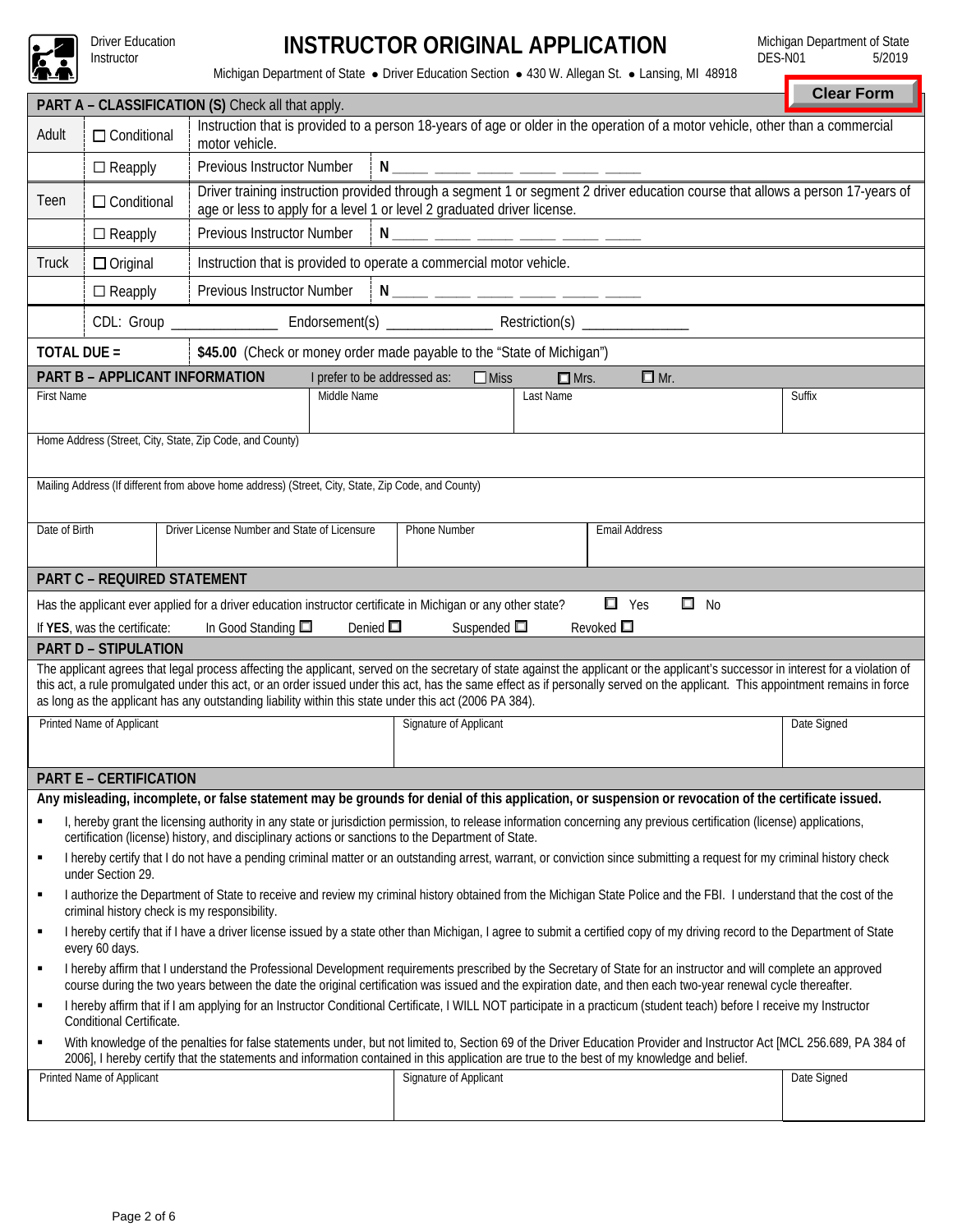

# **INSTRUCTOR E-SERVICES CERTIFICATION**

Michigan Department of State · Driver Education Section · 430 W. Allegan St. · Lansing, MI 48918

Michigan Department of State DES-N03 5/2019

**Clear Form**

### **This document is to be used ONLY if you are applying through CARS e-Services. DO NOT submit if applying through mail.**

|                                                                                                                                                                                                                                                                                                                                                                                                                                                                                                                                        | PART A - APPLICATION TYPE                                                                                          | Indicate what type of application you are applying for through CARS e-Services.                                                                                                                                                                                                                                |      |                               |        |  |  |  |  |  |
|----------------------------------------------------------------------------------------------------------------------------------------------------------------------------------------------------------------------------------------------------------------------------------------------------------------------------------------------------------------------------------------------------------------------------------------------------------------------------------------------------------------------------------------|--------------------------------------------------------------------------------------------------------------------|----------------------------------------------------------------------------------------------------------------------------------------------------------------------------------------------------------------------------------------------------------------------------------------------------------------|------|-------------------------------|--------|--|--|--|--|--|
| $\Box$ Conditional                                                                                                                                                                                                                                                                                                                                                                                                                                                                                                                     | Teen / Adult<br>Classification(s)                                                                                  | When prompted, upload this form in lieu of DES-N01 Instructor Original Application.                                                                                                                                                                                                                            |      |                               |        |  |  |  |  |  |
| $\Box$ Reapply                                                                                                                                                                                                                                                                                                                                                                                                                                                                                                                         | Any<br>Classification(s)                                                                                           | When prompted, upload this form in lieu of DES-N01<br>Instructor Original Application.                                                                                                                                                                                                                         |      | Previous Instructor Number    | N      |  |  |  |  |  |
| $\Box$ Renewal                                                                                                                                                                                                                                                                                                                                                                                                                                                                                                                         | Any<br>Classification(s)                                                                                           | When prompted, upload this form in lieu of DES-N07<br>Instructor Renewal Application.                                                                                                                                                                                                                          |      | <b>Instructor Number</b><br>N |        |  |  |  |  |  |
| $\Box$ Original                                                                                                                                                                                                                                                                                                                                                                                                                                                                                                                        | When prompted, upload this form in lieu of DES-N01 Instructor Original Application.<br><b>Truck Classification</b> |                                                                                                                                                                                                                                                                                                                |      |                               |        |  |  |  |  |  |
|                                                                                                                                                                                                                                                                                                                                                                                                                                                                                                                                        |                                                                                                                    |                                                                                                                                                                                                                                                                                                                |      |                               |        |  |  |  |  |  |
| PART B - APPLICANT / INSTRUCTOR INFORMATION                                                                                                                                                                                                                                                                                                                                                                                                                                                                                            |                                                                                                                    |                                                                                                                                                                                                                                                                                                                |      |                               |        |  |  |  |  |  |
| First Name of Applicant / Instructor                                                                                                                                                                                                                                                                                                                                                                                                                                                                                                   |                                                                                                                    | Middle                                                                                                                                                                                                                                                                                                         | Last |                               | Suffix |  |  |  |  |  |
| <b>PART C - STIPULATION</b>                                                                                                                                                                                                                                                                                                                                                                                                                                                                                                            |                                                                                                                    |                                                                                                                                                                                                                                                                                                                |      |                               |        |  |  |  |  |  |
| The applicant agrees that legal process affecting the applicant, served on the secretary of state against the applicant or the applicant's successor in interest<br>for a violation of this act, a rule promulgated under this act, or an order issued under this act, has the same effect as if personally served on the applicant.<br>This appointment remains in force as long as the applicant has any outstanding liability within this state under this act (2006 PA 384).<br>Signature of Applicant / Instructor<br>Date Signed |                                                                                                                    |                                                                                                                                                                                                                                                                                                                |      |                               |        |  |  |  |  |  |
|                                                                                                                                                                                                                                                                                                                                                                                                                                                                                                                                        |                                                                                                                    |                                                                                                                                                                                                                                                                                                                |      |                               |        |  |  |  |  |  |
| <b>PART D - CERTIFICATION</b>                                                                                                                                                                                                                                                                                                                                                                                                                                                                                                          |                                                                                                                    |                                                                                                                                                                                                                                                                                                                |      |                               |        |  |  |  |  |  |
|                                                                                                                                                                                                                                                                                                                                                                                                                                                                                                                                        |                                                                                                                    | Any misleading, incomplete, or false statement may be grounds for denial of this application, or suspension or revocation of the certificate issued.                                                                                                                                                           |      |                               |        |  |  |  |  |  |
| I hereby grant the licensing authority in any state or jurisdiction permission to release information concerning any previous certification (license)<br>П<br>applications, certification (license) history, and disciplinary actions or sanctions to the Department of State.                                                                                                                                                                                                                                                         |                                                                                                                    |                                                                                                                                                                                                                                                                                                                |      |                               |        |  |  |  |  |  |
|                                                                                                                                                                                                                                                                                                                                                                                                                                                                                                                                        |                                                                                                                    |                                                                                                                                                                                                                                                                                                                |      |                               |        |  |  |  |  |  |
| ٠                                                                                                                                                                                                                                                                                                                                                                                                                                                                                                                                      | history check under section 29.                                                                                    | I hereby certify that I do not have a pending criminal matter or an outstanding arrest, warrant, or conviction since submitting a request for my criminal                                                                                                                                                      |      |                               |        |  |  |  |  |  |
| ٠                                                                                                                                                                                                                                                                                                                                                                                                                                                                                                                                      | the cost of the criminal history check is my responsibility.                                                       | I authorize the Department of State to receive and review my criminal history obtained from the Michigan State Police and the FBI. I understand that                                                                                                                                                           |      |                               |        |  |  |  |  |  |
| ٠                                                                                                                                                                                                                                                                                                                                                                                                                                                                                                                                      | Department of State every 60 days.                                                                                 | I hereby certify that if I have a driver license issued by a state other than Michigan, I agree to submit a certified copy of my driving record to the                                                                                                                                                         |      |                               |        |  |  |  |  |  |
| ٠<br>cycle thereafter.                                                                                                                                                                                                                                                                                                                                                                                                                                                                                                                 |                                                                                                                    | I hereby affirm that I understand the Professional Development requirements prescribed by the Secretary of State for an instructor and will complete an<br>approved course during the two years between the date the original certification was issued and the expiration date, and then each two-year renewal |      |                               |        |  |  |  |  |  |
| ٠<br>belief.                                                                                                                                                                                                                                                                                                                                                                                                                                                                                                                           |                                                                                                                    | With knowledge of the penalties for false statements under, but not limited to, Section 69 of the Driver Education Provider and Instructor Act [MCL<br>256.689, PA 384 of 2006], I hereby certify that the statements and information contained in this application are true to the best of my knowledge and   |      |                               |        |  |  |  |  |  |
| ٠                                                                                                                                                                                                                                                                                                                                                                                                                                                                                                                                      | Instructor Conditional Certificate.                                                                                | I hereby affirm that if I am applying for an Instructor Conditional Certificate, I WILL NOT participate in a practicum (student teach) before I receive my                                                                                                                                                     |      |                               |        |  |  |  |  |  |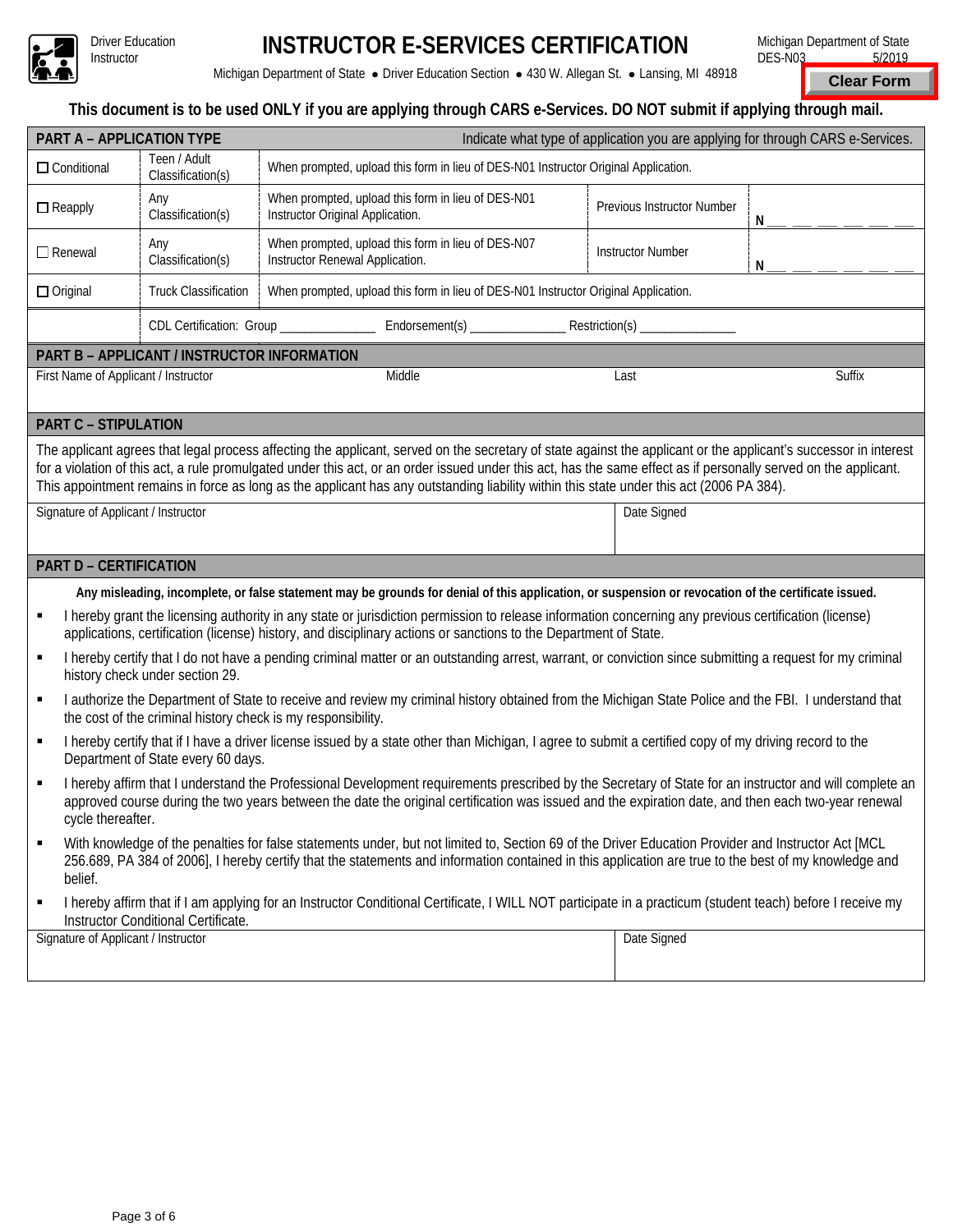

Driver Education<br>Instructor

# Driver Education **MEDICAL EXAMINATION REPORT**

Michigan Department of State<br>DES-N05 8/2019 **Clear Form**

 $DES-N05$ 

Michigan Department of State · Driver Education Section · 430 W. Allegan St. · Lansing, MI 48918

| <b>PART A – RELEASE OF INFORMATION</b>                                                                                                                                                                                                       | Driver Education Instructor<br>Application for: | $\Box$ Driving Skills Examiner |          |  |  |  |  |  |  |
|----------------------------------------------------------------------------------------------------------------------------------------------------------------------------------------------------------------------------------------------|-------------------------------------------------|--------------------------------|----------|--|--|--|--|--|--|
| Name of Applicant (Last, First, Middle)                                                                                                                                                                                                      | Instructor's Certificate Number                 | Date of Birth                  |          |  |  |  |  |  |  |
| <b>Street Address</b>                                                                                                                                                                                                                        | City                                            | State                          | Zip Code |  |  |  |  |  |  |
| I hereby authorize and request that information regarding my medical condition be released to the Michigan Department of State and understand that the information provided may<br>be used to request an assessment of my driving privilege. |                                                 |                                |          |  |  |  |  |  |  |
| Signature of Applicant                                                                                                                                                                                                                       |                                                 | Date Signed                    |          |  |  |  |  |  |  |

#### **INSTRUCTIONS FOR PHYSICIAN**

The Michigan Department of State requests your professional assistance to determine the physical and mental condition of the above patient. Your response to these questions and any other pertinent information will help the MDOS assess the patient's ability to safely operate a motor vehicle and to train others to operate a motor vehicle. Confidential information may be mailed directly to the MDOS at the address shown above.

1. DEPIA MCL 256.637 (3)(j) Submits a certified medical examination report that is not older than 90 days and that is prepared by a **physician**, a **physician's assistant,** or a **certified nurse practitioner** licensed to practice in this state or in the applicant's state of residence. The report shall include a statement by the person that certified the report that the applicant is medically qualified to operate a motor vehicle and to train others to operate a motor vehicle.

| <b>PART B - HEALTH QUESTIONS</b>                                                                                                                                                                                                                                                                                                                                                                                                                       |        |        |  |  |  |  |  |
|--------------------------------------------------------------------------------------------------------------------------------------------------------------------------------------------------------------------------------------------------------------------------------------------------------------------------------------------------------------------------------------------------------------------------------------------------------|--------|--------|--|--|--|--|--|
| Does patient have difficulty recognizing the colors of red, green, and amber used in traffic signal lights and devices?                                                                                                                                                                                                                                                                                                                                |        |        |  |  |  |  |  |
| Is patient's side (peripheral) vision less than 70° for either eye?<br>2.                                                                                                                                                                                                                                                                                                                                                                              |        |        |  |  |  |  |  |
| Does patient have an acuity impairment in either eye that is not correctable to visual acuity of 20/40 or better?<br>3.                                                                                                                                                                                                                                                                                                                                |        |        |  |  |  |  |  |
| a. Have a missing foot, leg, hand, finger or arm?<br>Does patient:<br>4.                                                                                                                                                                                                                                                                                                                                                                               |        |        |  |  |  |  |  |
| b. Have any impairment of a foot, leg, hand, finger or arm or any other limitation?                                                                                                                                                                                                                                                                                                                                                                    |        |        |  |  |  |  |  |
| 5. Has patient had a heart attack, angina, coronary insufficiency, thrombosis, stroke, other heart problem, or cardiovascular disease?                                                                                                                                                                                                                                                                                                                 |        |        |  |  |  |  |  |
| a. If "yes", has patient had labored breathing, fainting, collapse, congestive heart failure, or other symptoms in the last two (2) years?                                                                                                                                                                                                                                                                                                             |        |        |  |  |  |  |  |
| Has patient been diagnosed with a respiratory condition, such as emphysema, chronic asthma, or tuberculosis?<br>6.                                                                                                                                                                                                                                                                                                                                     | □      | $\Box$ |  |  |  |  |  |
| If "yes", is patient's respiratory condition likely to interfere with patient's ability to drive a motor vehicle safely?<br>a.                                                                                                                                                                                                                                                                                                                         | $\Box$ | □      |  |  |  |  |  |
| Has patient been diagnosed with high blood pressure of 140/90 or higher?<br>7.                                                                                                                                                                                                                                                                                                                                                                         | □      | $\Box$ |  |  |  |  |  |
| Has patient ever been diagnosed with rheumatic, arthritic, orthopedic, muscular, neuromuscular, or vascular disease?<br>8.                                                                                                                                                                                                                                                                                                                             | $\Box$ | $\Box$ |  |  |  |  |  |
| a. If "yes", is the condition likely to interfere with patient's ability to drive a motor vehicle safely?                                                                                                                                                                                                                                                                                                                                              | ◻      | $\Box$ |  |  |  |  |  |
| 9. Has patient been diagnosed with epilepsy or any other condition that may cause lapse of consciousness or loss of control?                                                                                                                                                                                                                                                                                                                           |        |        |  |  |  |  |  |
| a. If "yes", has there been a lapse of consciousness or loss of control in the last two (2) years?                                                                                                                                                                                                                                                                                                                                                     |        |        |  |  |  |  |  |
| 10. Does patient use a controlled substance, amphetamine, narcotic, or any other habit-forming drug or a history of alcoholism?                                                                                                                                                                                                                                                                                                                        |        |        |  |  |  |  |  |
| 11. Has patient been diagnosed with any mental, nervous, organic or functional disease, or psychiatric disorder?                                                                                                                                                                                                                                                                                                                                       |        |        |  |  |  |  |  |
| a. If "yes", is the condition likely to interfere with patient's ability to drive a motor vehicle safely?                                                                                                                                                                                                                                                                                                                                              |        |        |  |  |  |  |  |
| PART C - MEDICAL EXAMINER'S CERTIFICATION<br>To be completed by authorized physician.                                                                                                                                                                                                                                                                                                                                                                  |        |        |  |  |  |  |  |
| • I hereby certify that I am a physician, physician's assistant, or a certified nurse practitioner licensed to practice in this state or in the applicant's state of residence and<br>affirm that I have examined the applicant for any and all physical impairments or conditions that would preclude them from operating a motor vehicle and to train others to<br>operate a motor vehicle in accordance to MCL 256.637 (3)(j) and that the patient: |        |        |  |  |  |  |  |
| Has no physical impairment or condition that would preclude them from operating a motor vehicle and to train others to operate a motor vehicle in accordance to MCL<br>П<br>$256.637(3)(i)$ .                                                                                                                                                                                                                                                          |        |        |  |  |  |  |  |
| Has a physical impairment or condition that would preclude or limit them from operating a motor vehicle and to train others to operate a motor vehicle [MCL 256.637<br>П<br>$(3)(j)$ ].                                                                                                                                                                                                                                                                |        |        |  |  |  |  |  |
| Preclude the applicant from: TRAINING OTHERS TO OPERATE A MOTOR VEHICLE (NO Behind-the-Wheel Instruction.).<br>П                                                                                                                                                                                                                                                                                                                                       |        |        |  |  |  |  |  |
| Limit the applicant to: TRAIN OTHERS TO OPERATE A MOTOR VEHICLE ONLY DURING THE DAYTIME HOURS.                                                                                                                                                                                                                                                                                                                                                         |        |        |  |  |  |  |  |
| Medical Examiner's Name<br>Office Phone #                                                                                                                                                                                                                                                                                                                                                                                                              |        |        |  |  |  |  |  |
| <b>Office Address</b><br>License Number                                                                                                                                                                                                                                                                                                                                                                                                                |        |        |  |  |  |  |  |
|                                                                                                                                                                                                                                                                                                                                                                                                                                                        |        |        |  |  |  |  |  |
| Medical Examiner's Signature<br>Date Medical Examination Report Completed                                                                                                                                                                                                                                                                                                                                                                              |        |        |  |  |  |  |  |
|                                                                                                                                                                                                                                                                                                                                                                                                                                                        |        |        |  |  |  |  |  |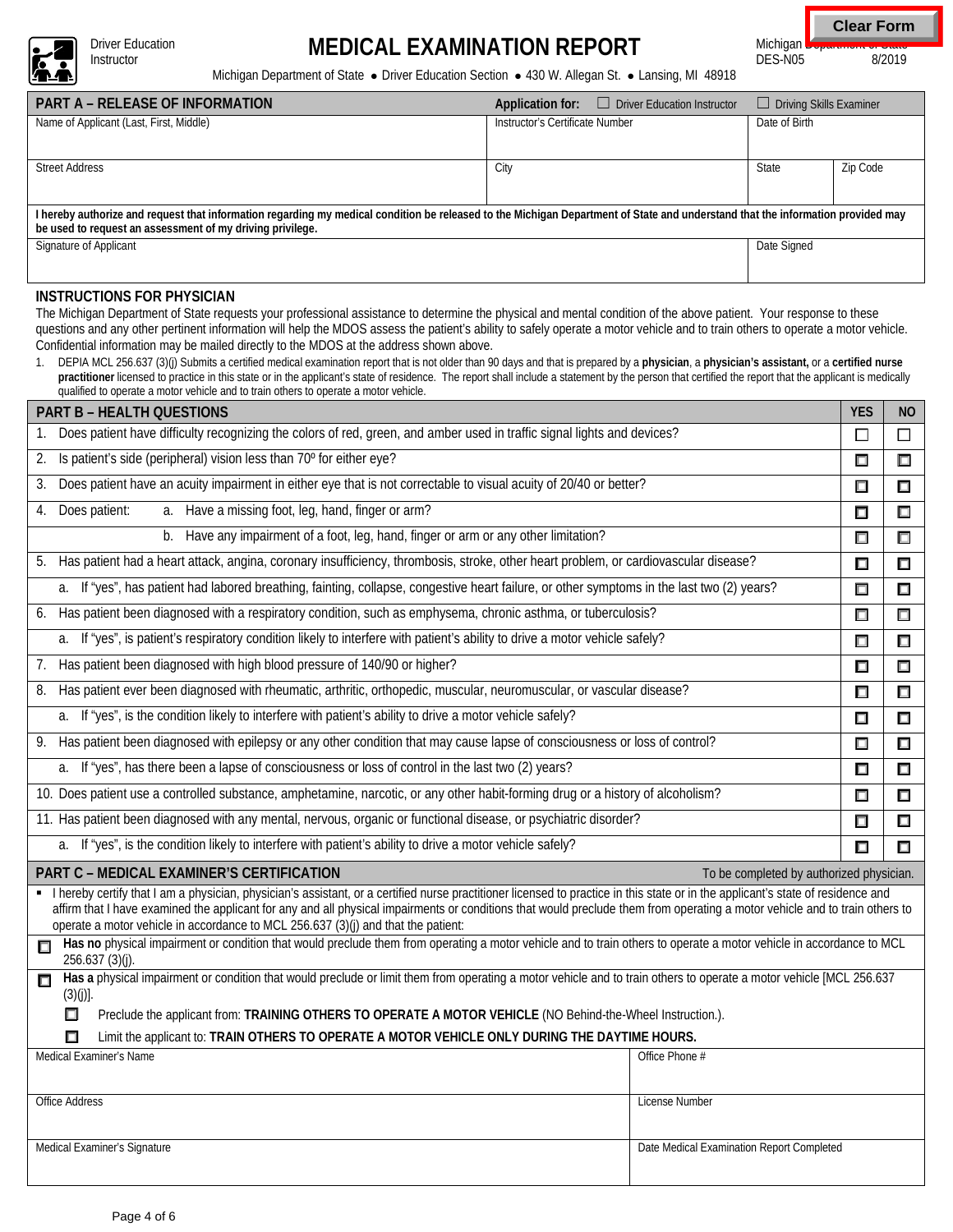

## **LIVE SCAN FINGERPRINT BACKGROUND CHECK REQUEST**

Purpose: To conduct a civil fingerprint-based background check for employment, to volunteer, or for licensing purposes as authorized by law. **Instructions: See page two.** 

| man donona. Occ page noo.                                                                                                                                                                                                                                                                                                                                                                                                                                                                                                                                                                                                                                                                                                                                                                                                                                                                                                                                                                                                                                                                                                                                                                                                                                                                                                                                                                                                                                                                                                                                                                                                                                                                                                                                                                                                                                                                                                                                                                                                                                                                                                                                                                                                                                                                                                                                                                                |  |                                  |                |  |                                       |            |                                     |                                  |               |                        |                           |  |
|----------------------------------------------------------------------------------------------------------------------------------------------------------------------------------------------------------------------------------------------------------------------------------------------------------------------------------------------------------------------------------------------------------------------------------------------------------------------------------------------------------------------------------------------------------------------------------------------------------------------------------------------------------------------------------------------------------------------------------------------------------------------------------------------------------------------------------------------------------------------------------------------------------------------------------------------------------------------------------------------------------------------------------------------------------------------------------------------------------------------------------------------------------------------------------------------------------------------------------------------------------------------------------------------------------------------------------------------------------------------------------------------------------------------------------------------------------------------------------------------------------------------------------------------------------------------------------------------------------------------------------------------------------------------------------------------------------------------------------------------------------------------------------------------------------------------------------------------------------------------------------------------------------------------------------------------------------------------------------------------------------------------------------------------------------------------------------------------------------------------------------------------------------------------------------------------------------------------------------------------------------------------------------------------------------------------------------------------------------------------------------------------------------|--|----------------------------------|----------------|--|---------------------------------------|------------|-------------------------------------|----------------------------------|---------------|------------------------|---------------------------|--|
| I. Authorizing Information                                                                                                                                                                                                                                                                                                                                                                                                                                                                                                                                                                                                                                                                                                                                                                                                                                                                                                                                                                                                                                                                                                                                                                                                                                                                                                                                                                                                                                                                                                                                                                                                                                                                                                                                                                                                                                                                                                                                                                                                                                                                                                                                                                                                                                                                                                                                                                               |  |                                  |                |  |                                       |            |                                     |                                  |               |                        |                           |  |
| 1. Fingerprint Reason Code<br>2. Requestor/Agency ID<br>3. Agency Name<br>3720E<br>LDE<br>Department of State                                                                                                                                                                                                                                                                                                                                                                                                                                                                                                                                                                                                                                                                                                                                                                                                                                                                                                                                                                                                                                                                                                                                                                                                                                                                                                                                                                                                                                                                                                                                                                                                                                                                                                                                                                                                                                                                                                                                                                                                                                                                                                                                                                                                                                                                                            |  |                                  |                |  |                                       |            |                                     |                                  |               |                        | 4. Individual ID (MNU-OA) |  |
| II. Applicant Information: Type or clearly print answers in all fields before going to be fingerprinted.                                                                                                                                                                                                                                                                                                                                                                                                                                                                                                                                                                                                                                                                                                                                                                                                                                                                                                                                                                                                                                                                                                                                                                                                                                                                                                                                                                                                                                                                                                                                                                                                                                                                                                                                                                                                                                                                                                                                                                                                                                                                                                                                                                                                                                                                                                 |  |                                  |                |  |                                       |            |                                     |                                  |               |                        |                           |  |
| 1a. Last Name                                                                                                                                                                                                                                                                                                                                                                                                                                                                                                                                                                                                                                                                                                                                                                                                                                                                                                                                                                                                                                                                                                                                                                                                                                                                                                                                                                                                                                                                                                                                                                                                                                                                                                                                                                                                                                                                                                                                                                                                                                                                                                                                                                                                                                                                                                                                                                                            |  |                                  | 1b. First Name |  |                                       |            |                                     | 1d. Suffix<br>1c. Middle Initial |               |                        |                           |  |
| 2. Any Alternative Names, Last Names, or Aliases<br>3. Social Security Number (Optional)<br>DO NOT SUBMITT SSN                                                                                                                                                                                                                                                                                                                                                                                                                                                                                                                                                                                                                                                                                                                                                                                                                                                                                                                                                                                                                                                                                                                                                                                                                                                                                                                                                                                                                                                                                                                                                                                                                                                                                                                                                                                                                                                                                                                                                                                                                                                                                                                                                                                                                                                                                           |  |                                  |                |  |                                       |            |                                     |                                  |               |                        |                           |  |
| 4. Place of Birth (State or Country)                                                                                                                                                                                                                                                                                                                                                                                                                                                                                                                                                                                                                                                                                                                                                                                                                                                                                                                                                                                                                                                                                                                                                                                                                                                                                                                                                                                                                                                                                                                                                                                                                                                                                                                                                                                                                                                                                                                                                                                                                                                                                                                                                                                                                                                                                                                                                                     |  | 5. Date of Birth 6. Phone Number |                |  | 7. Driver's License / State ID Number |            |                                     |                                  |               | 8. Issuing State       |                           |  |
| 9. Home Address                                                                                                                                                                                                                                                                                                                                                                                                                                                                                                                                                                                                                                                                                                                                                                                                                                                                                                                                                                                                                                                                                                                                                                                                                                                                                                                                                                                                                                                                                                                                                                                                                                                                                                                                                                                                                                                                                                                                                                                                                                                                                                                                                                                                                                                                                                                                                                                          |  |                                  |                |  | 10. City                              |            |                                     |                                  | 11. State     |                        | 12. ZIP Code              |  |
| 13. Sex<br>14. Race                                                                                                                                                                                                                                                                                                                                                                                                                                                                                                                                                                                                                                                                                                                                                                                                                                                                                                                                                                                                                                                                                                                                                                                                                                                                                                                                                                                                                                                                                                                                                                                                                                                                                                                                                                                                                                                                                                                                                                                                                                                                                                                                                                                                                                                                                                                                                                                      |  |                                  | 15. Height     |  |                                       | 16. Weight |                                     |                                  | 17. Eye Color |                        | 18. Hair Color            |  |
| <b>III. Live Scan Information</b>                                                                                                                                                                                                                                                                                                                                                                                                                                                                                                                                                                                                                                                                                                                                                                                                                                                                                                                                                                                                                                                                                                                                                                                                                                                                                                                                                                                                                                                                                                                                                                                                                                                                                                                                                                                                                                                                                                                                                                                                                                                                                                                                                                                                                                                                                                                                                                        |  |                                  |                |  |                                       |            |                                     |                                  |               |                        |                           |  |
| 1. Date Printed                                                                                                                                                                                                                                                                                                                                                                                                                                                                                                                                                                                                                                                                                                                                                                                                                                                                                                                                                                                                                                                                                                                                                                                                                                                                                                                                                                                                                                                                                                                                                                                                                                                                                                                                                                                                                                                                                                                                                                                                                                                                                                                                                                                                                                                                                                                                                                                          |  | 2. Picture ID Type Presented     |                |  |                                       |            | 3. Transaction Control Number (TCN) |                                  |               | 4. Live Scan Operator* |                           |  |
| *When an individual ID is provided, please enter the ID into the Miscellaneous Number (MNU) field on the Live Scan device. Select OA - Originating<br>Agency Identifier and then enter the unique identifier in the Identification Code field.                                                                                                                                                                                                                                                                                                                                                                                                                                                                                                                                                                                                                                                                                                                                                                                                                                                                                                                                                                                                                                                                                                                                                                                                                                                                                                                                                                                                                                                                                                                                                                                                                                                                                                                                                                                                                                                                                                                                                                                                                                                                                                                                                           |  |                                  |                |  |                                       |            |                                     |                                  |               |                        |                           |  |
| <b>IV. Privacy Act Statement</b>                                                                                                                                                                                                                                                                                                                                                                                                                                                                                                                                                                                                                                                                                                                                                                                                                                                                                                                                                                                                                                                                                                                                                                                                                                                                                                                                                                                                                                                                                                                                                                                                                                                                                                                                                                                                                                                                                                                                                                                                                                                                                                                                                                                                                                                                                                                                                                         |  |                                  |                |  |                                       |            |                                     |                                  |               |                        |                           |  |
| Authority: Acquisition, preservation, and exchange of fingerprints and associated information by the Federal Bureau of Investigation<br>(FBI) is generally authorized under 28 U.S.C. 534. Depending on the nature of your application, supplemental authorities include<br>Federal statutes, State statutes pursuant to Pub. L. 92-544, Presidential Executive Orders, and federal regulations. Providing your<br>fingerprints and associated information is voluntary; however, failure to do so may affect completion or approval of your application.<br>Principal Purpose: Certain determinations, such as employment, licensing, and security clearances, may be predicated on<br>fingerprint-based background checks. Your fingerprints and associated information/biometrics may be provided to the employing,<br>investigating, or otherwise responsible agency, and/or the FBI for the purpose of comparing your fingerprints to other fingerprints in<br>the FBI's Next Generation Identification (NGI) system or its successor systems (including civil, criminal, and latent fingerprint<br>repositories) or other available records of the employing, investigating, or otherwise responsible agency. The FBI may retain your<br>fingerprints and associated information/biometrics in NGI after the completion of this application and, while retained, your fingerprints<br>may continue to be compared against other fingerprints submitted to or retained by NGI.<br>Routine Uses: During the processing of this application and for as long thereafter as your fingerprints and associated<br>information/biometrics are retained in NGI, your information may be disclosed pursuant to your consent, and may be disclosed<br>without your consent as permitted by the Privacy Act of 1974 and all applicable Routine Uses as may be published at any time in the<br>Federal Register, including the Routine Uses for the NGI system and the FBI's Blanket Routine Uses. Routine Uses include, but are<br>not limited to, disclosures to: employing, governmental or authorized non-governmental agencies responsible for employment,<br>contracting, licensing, security clearances, and other suitability determinations; local, state, tribal, or federal law enforcement<br>agencies; criminal justice agencies; and agencies responsible for national security or public safety. |  |                                  |                |  |                                       |            |                                     |                                  |               |                        |                           |  |
| V. Procedure to Obtain a Change, Correction, or Update of Identification Records                                                                                                                                                                                                                                                                                                                                                                                                                                                                                                                                                                                                                                                                                                                                                                                                                                                                                                                                                                                                                                                                                                                                                                                                                                                                                                                                                                                                                                                                                                                                                                                                                                                                                                                                                                                                                                                                                                                                                                                                                                                                                                                                                                                                                                                                                                                         |  |                                  |                |  |                                       |            |                                     |                                  |               |                        |                           |  |
| If, after reviewing his/her identification record, the subject thereof believes that it is incorrect or incomplete in any respect and wishes<br>changes, corrections, or updating of the alleged deficiency; he/she should make application directly to the agency which contributed<br>the questioned information. The subject of a record may also direct his/her challenge as to the accuracy or completeness of any<br>entry on his/her record to the FBI, Criminal Justice Information Services (CJIS) Division, ATTN: SCU, Mod. D2, 1000 Custer Hollow<br>Road, Clarksburg, WV 26306. The FBI will then forward the challenge to the agency which submitted the data requesting that agency<br>to verify or correct the challenged entry. Upon the receipt of an official communication directly from the agency which contributed the<br>original information, the FBI CJIS Division will make any changes necessary in accordance with the information supplied by that<br>agency. (28 CFR § 16.34)                                                                                                                                                                                                                                                                                                                                                                                                                                                                                                                                                                                                                                                                                                                                                                                                                                                                                                                                                                                                                                                                                                                                                                                                                                                                                                                                                                                              |  |                                  |                |  |                                       |            |                                     |                                  |               |                        |                           |  |
| <b>VI. Consent</b>                                                                                                                                                                                                                                                                                                                                                                                                                                                                                                                                                                                                                                                                                                                                                                                                                                                                                                                                                                                                                                                                                                                                                                                                                                                                                                                                                                                                                                                                                                                                                                                                                                                                                                                                                                                                                                                                                                                                                                                                                                                                                                                                                                                                                                                                                                                                                                                       |  |                                  |                |  |                                       |            |                                     |                                  |               |                        |                           |  |
| I understand that my personal information and biometric data being submitted by Live Scan, will be used to search against<br>identification records from both the Michigan State Police (MSP) and the FBI for the purpose listed above. I hereby authorize the<br>release of my personal information for such purposes and release of any records found to the authorized requesting agency listed<br>above.                                                                                                                                                                                                                                                                                                                                                                                                                                                                                                                                                                                                                                                                                                                                                                                                                                                                                                                                                                                                                                                                                                                                                                                                                                                                                                                                                                                                                                                                                                                                                                                                                                                                                                                                                                                                                                                                                                                                                                                             |  |                                  |                |  |                                       |            |                                     |                                  |               |                        |                           |  |
| Signature:<br>Date:                                                                                                                                                                                                                                                                                                                                                                                                                                                                                                                                                                                                                                                                                                                                                                                                                                                                                                                                                                                                                                                                                                                                                                                                                                                                                                                                                                                                                                                                                                                                                                                                                                                                                                                                                                                                                                                                                                                                                                                                                                                                                                                                                                                                                                                                                                                                                                                      |  |                                  |                |  |                                       |            |                                     |                                  |               |                        |                           |  |